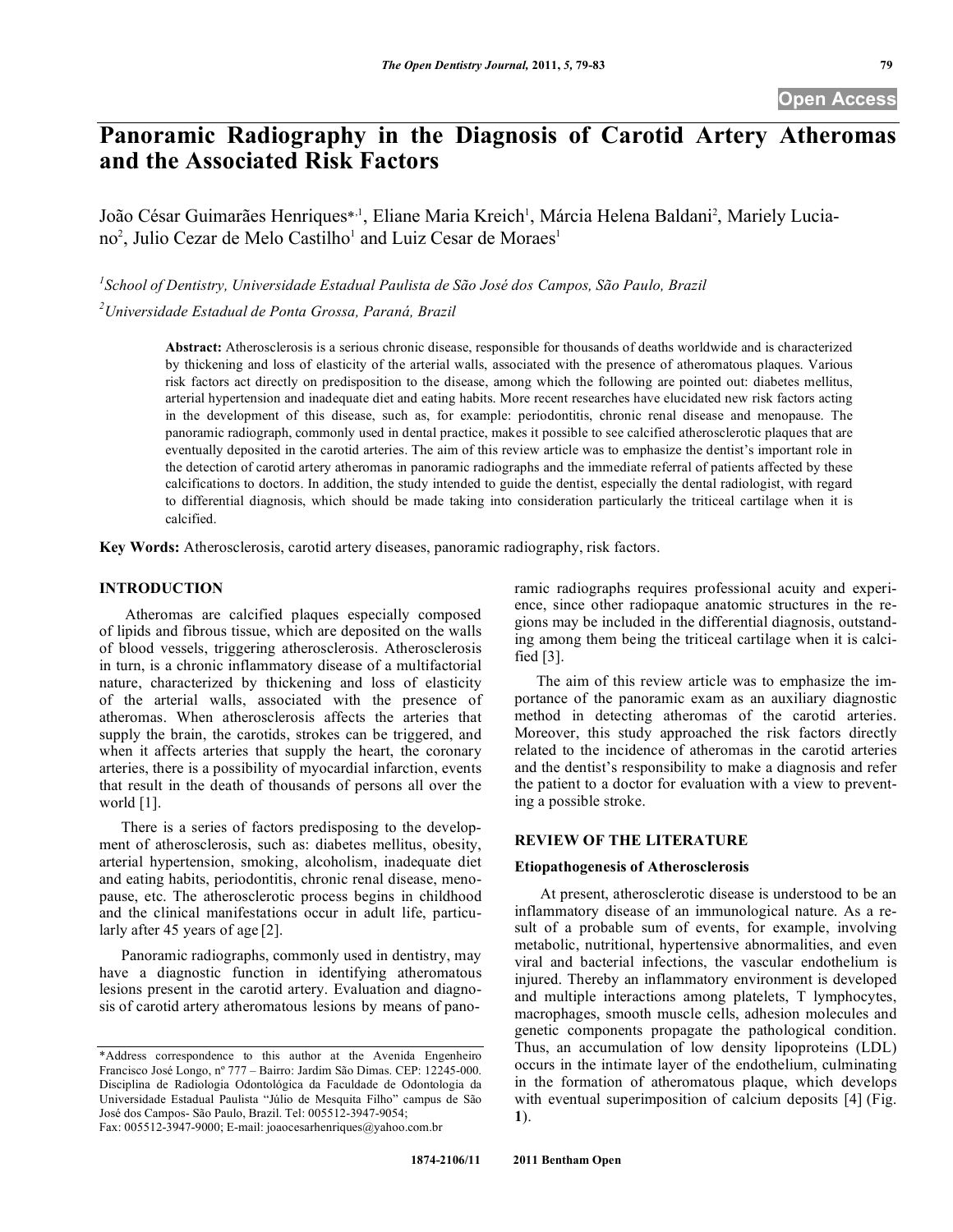

**Fig. (1).** Simplified diagram of the development of atherosclerosis showing: Cross sectional cut of the artery when it was still whole (**A**); initial injury of the endothelium (**B**); the atheromatous plaque formed (**C**) and a thrombus associated with the plaque, completely obstructing the hollow passage of the vessel (**D**).

#### **The Risk Factors for Atherosclerosis**

 Atherosclerosis is a disease that involves a series of biological events and is associated with different risk factors, especially those listed as follows:

## *Diabetes Mellitus*

Diabetes mellitus is a complex metabolic disturbance, characterized by chronic hyperglycemia resulting from abnormal insulin secretion. Various complications are involved during the long term course of this pathology, such as: Coronary artery diseases, cerebrovascular diseases, peripheral vascular diseases, difficulty in wound healing and in terms of oral manifestations, xerostomia and greater susceptibility to developing periodontal disease [5].

Panoramic radiographic exams performed in diabetics have revealed the prevalence of carotid artery calcifications in 24% of the patients treated without insulin and in 36% of diabetics treated with insulin. These data demonstrate the high risk of stroke in diabetic patients, irrespective of the treatment modality used [6].

# *Obesity*

Obesity certainly is a world health problem and since atherosclerosis also develops as a result of the accumulation of fatty substances on vascular walls, obese individuals are potential candidates for presenting this disease. Autopsies performed in young persons revealed the presence of atherosclerosis as early as the first decade of life, suggesting that habits normally present in society nowadays, such as childhood sendentarism and the consumption of food with a low nutritional value have determined the increase in obesity parallel to atherosclerotic disease [7].

# *Arterial Hypertension*

 Increased arterial pressure consists of a vascular inflammatory process that in conjunction with atherosclerosis, potentiate the deleterious effects on the endothelium. Scientific evidences have proved the action of endothelial vascular inflammation on both the genesis and the development of arterial hypertension and arteriosclerosis, which contributes to the development of a vicious pathological cycle between the two events[8].

## *Smoking*

Abandoning the smoking habit reduces the risk of cardiovascular diseases by approximately 50%, and particularly in relation to atherosclerosis, eliminating the smoking habit may reduce eventual risks of death by up to 70% [9]. Smoking acts by favoring a quantitative increase in bad cholesterol (LDL) and diminishing good cholesterol (HDL). In the blood, smoking may also cause an increase in carbon monoxide, elevating the risks of lesions to the lining of the arterial wall and predisposition to arterial contractions, which reduces the final supply of blood constituents to the tissues even further [10]*.*

## *Alcoholism*

Patients free of any risk factors for atherosclerosis present very different results in relation to the different degrees of alcohol consumption. A great prevalence of atheromatous plaques was visualized only in patients who consumed large quantities of alcohol. Abstemious individuals and those that consumed small or moderate amounts of alcohol, had equally low prevalence of atherosclerotic disease. Thus, alcohol consumption has been shown to play a very antagonistic role, favoring atherosclerosis; in moderate quantity the substance has a protective action in relation to cardiovascular diseases, whereas in excess it greatly favors its development [11].

# *Inadequate Diet and Eating Habits*

A diet with high levels of cholesterol favors the progression of cardiovascular diseases, especially stimulating the development of atheromatous plaques. Fatty foods also potentially favor vascular diseases and in this context, fatty acids are divided into two main classes: the saturated types, which act by increasing the total cholesterol and LDL (low density lipoprotein) levels; and the unsaturated fatty acids, subdivided in monounsaturated and polyunsaturated types, which in turn have potentially anti-atherogenic effects, such as the reduction of plasmatic LDL levels, elevation of HDL (high density lipoprotein) levels, increase in vasodilatation and reduction in platelet aggregation [12].

## *Chronic Renal Disease*

Chronic renal disease has been shown to be associated with the prevalence of atheromas. Panoramic radiographic exams were performed in 50 healthy patients (control group) and in 69 chronic renal patients, of whom 34 were undergoing the hemodialysis process and 35 had been submitted to kidney transplants. Carotid artery calcifications were seen in 17.6% of the hemodialyzed patients and in 15.7% of the transplant patients. Whereas in the control group of patients, only 3% of the individuals presented calcifications[13].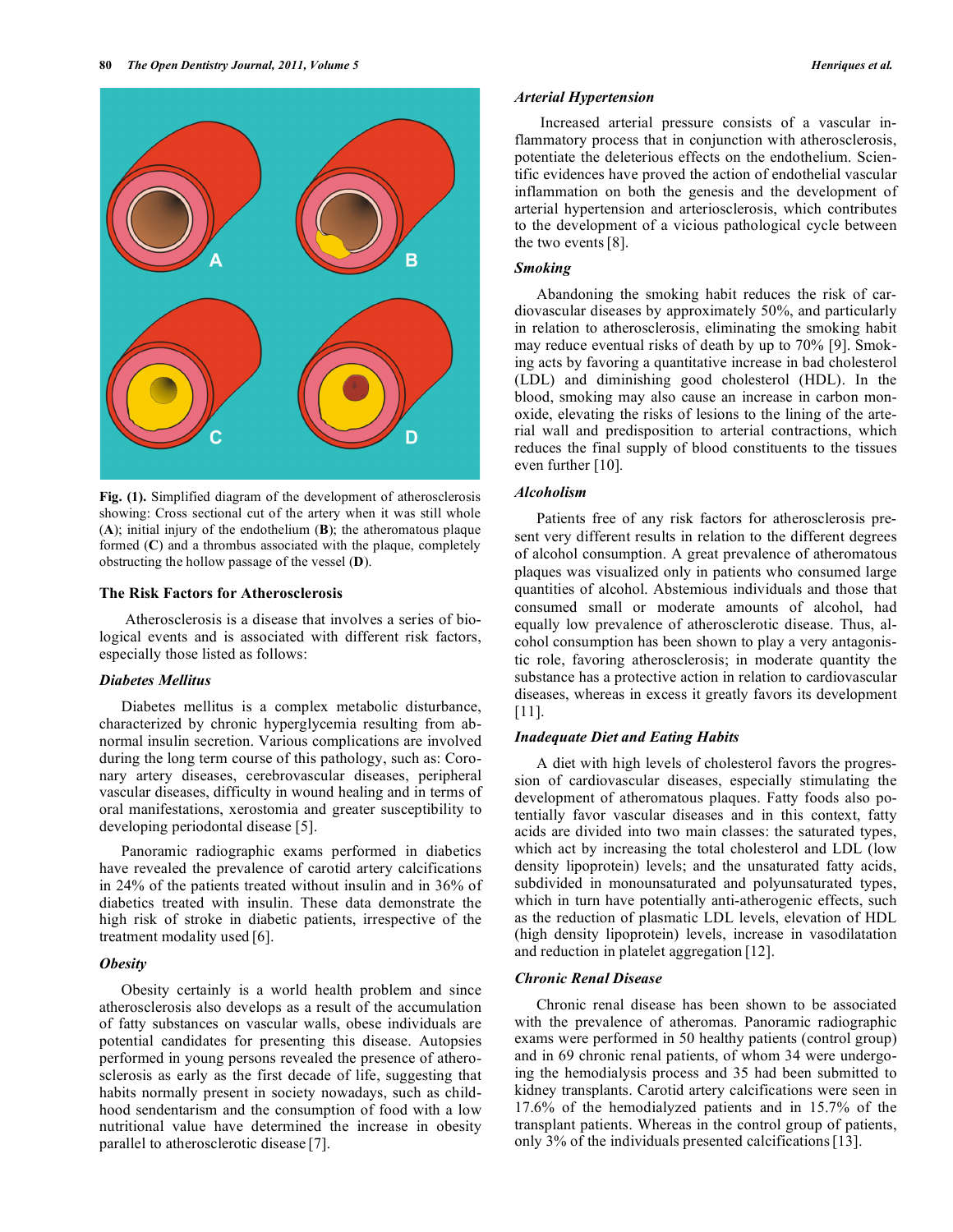

**Fig. (2).** (**A**) Diagrammatic illustration of a panoramic radiograph with the arrows indicating the carotid artery atheromas disposed bilaterally. (**B**) Panoramic radiograph of a patient with an atheroma on the left side. (**C**) Panoramic radiograph of a chronic renal patient with bilateral atheromas.

#### *Menopause*

The reduced estrogen hormone levels and the other aging processes associated with menopause are factors that increase the stroke risks in women [14]. In view of this, 52 post-menopausal women ranging between 55 and 90 years, were submitted to panoramic radiographic exams that revealed carotid artery calcifications in 16 (31%) different individuals. Moreover, evaluation of the medical record charts of the women affected by atheromas revealed that 15 (94%) were hypertensive, 4 (25%) were obese and 3 (19%) had diabetes mellitus type II [15].

## *Other Risk Factors*

In addition to the above-mentioned risk factors, various researches have proved the action of other conditions on predisposition to atherosclerosis, such as: sedentarism, stress, hyperhomocysteinemia, radiotherapy of the head and neck, the obstructive sleep apnea syndrome, aging and being of the male sex. In view of this, it is worth emphasizing that the larger the number of risk factors present and associated, the greater the chance of atherosclerosis occurring [16-22].

## **Panoramic Radiography and Atheromas in the Carotid Arteries**

 Atheromatous plaques, even in cases of partial calcifications, resulting from the deposition of calcium salts, can be observed in panoramic radiographs, which in turn represent one of the imaging exams most requested in dentistry at present. In these radiographs, the image of the atheromas can be presented as one or more irregular radiopacities eventually punctuated by vertical-linear radiolucent areas, with single or multiple affections, of varied sizes, localized approximately 2.5 cm posterior and inferior to the mandibular angle, adjacent to the space between vertebrae C3 and C4, uni- or bilaterally [3,23-25] (Fig. **2**).

Panoramic radiography consists of a radiographic method that uses low doses of radiation, is low cost and has technical simplicity that makes it extremely useful in identifying anatomic structures of the head and neck. Moreover, the atheromas are normally deposited along the ascendant trajectory of the common carotid artery that bifurcates into internal and external carotid arteries, and in the absolute majority of cases, is comprised within the area of coverage of the panoramic radiographic cut<sup>[26]</sup>.

 The differential diagnosis of the images of carotid artery atheromas in panoramic radiography must be made considering a series of anatomic structures in the cervical and adjacent regions, such as: the hyoid bone, styloid process, triticeal cartilages, thyroid cartilage, epiglottis, calcifications in the stylo-hyoid and stylomandibular ligaments, tonsilloliths, phlebolites, calcified lymphatic nodules, anterior tubercle of the atlas vertebra and even calcified acnes[3].

In the differential diagnosis, emphasis must be laid on the triticeal cartilages, which are localized in an intermediary portion between the hyoid bone and the thyroid cartilage, are of a hyaline nature and have a great propensity to calcification as the individual's age advances. The triticeal cartilages form part of the cartilaginous arsenal of the larynx, are constituted of paired structures and disposed on the posterior free edge of the lateral thyro-hyoid ligaments. The real function of the triticeal cartilages is unknown, although it is believed that they act to strengthen the thyro-hyoid ligament [27]. In the panoramic radiograph, these cartilages present as homogeneous radiopacities when calcified, have regular oval shapes, approximately 2 to 4 mm wide, 7 to 9 mm long, usually superimposed on the airspace of the pharynx and are close to the superior portion of vertebra C4. It is necessary to make a differential diagnosis between the triticeal cartilages and carotid artery atheromas, since these cartilages, differently from atheromas that are a sign that the patient must urgently be referred to a doctor, do not require any treatment [27,28].

Nevertheless, the best way to differentiate atheromas from triticeal cartilages is by considering the fact that the atheromas have a more lateral anatomic localization and the triticeal cartilages a more medial localization. Thus, in the face of doubt arising from analysis of the panoramic radiograph, the indication is that the dentist must request an antero-posterior radiograph. This antero-posterior radiograph must be taken by means of the Modified Towne technique, with the patient's teeth maintained in occlusion and the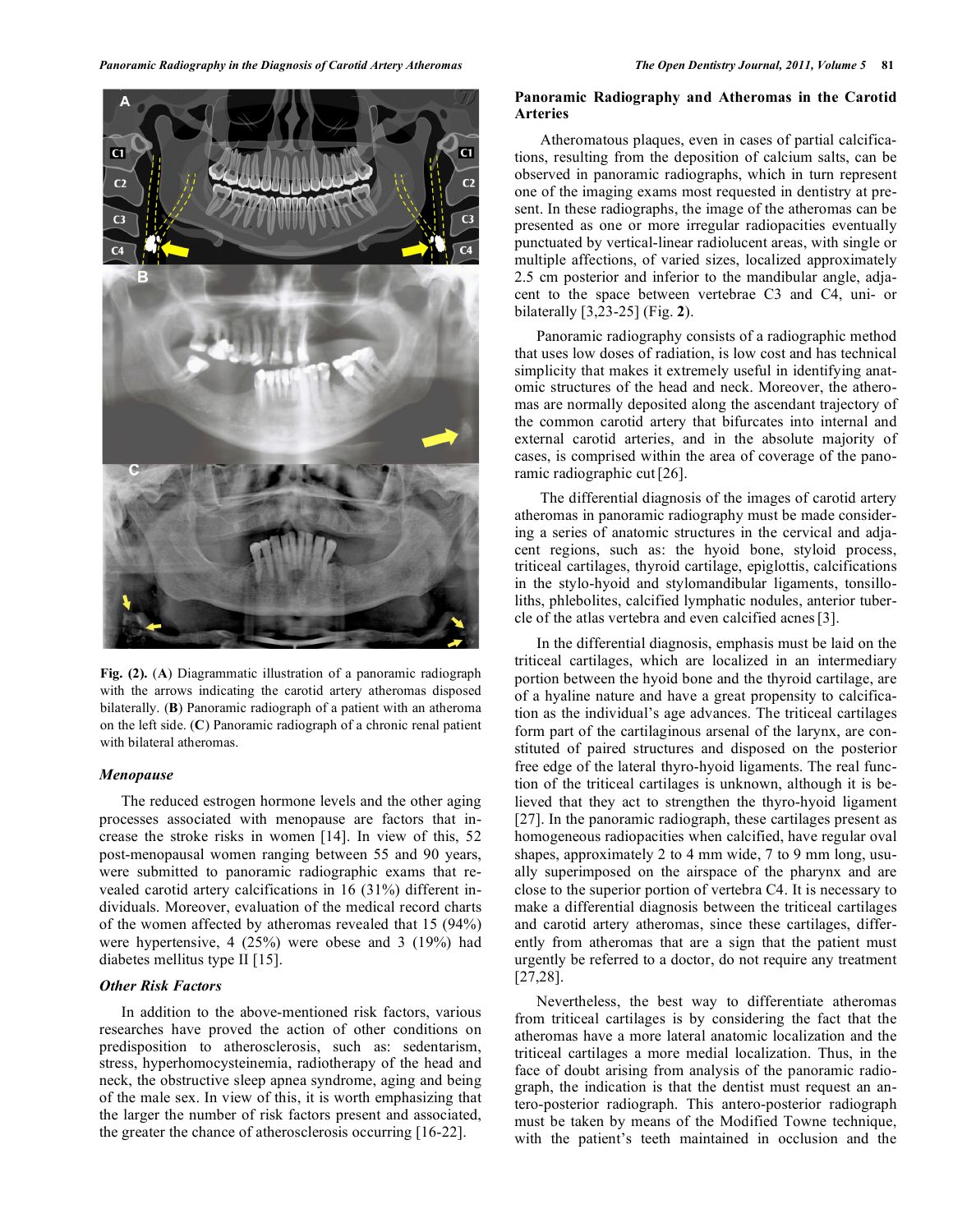

**Fig. (3).** Antero-posterior radiograph with arrows pointing out the carotid artery atheromas localized bilaterally.

Frankfurt plane parallel to the ground. This incidence, will allow visualization of the atheromas disposes laterally to the vertebrae, whereas the triticeal cartilages will practically not be observed, since their images will appear superimposed on the spinal column [27,28] (Fig. **3**).

The precision of the panoramic radiograph in detecting carotid artery atheromas has been continually tested. In this context, was evaluated by a cardiologist the prevalence of calcification and stenosis of the carotid arteries in 104 patients who for various reasons, underwent Doppler ultrasonography. The same patients were submitted to panoramic radiographs, and the conclusion of the study was that due to low sensitivity and positive predictive value found, the panoramic cannot be considered an accurate or reliable test for calcification or stenosis [26]. On the other hand, from another sample consisting of 83 panoramic radiographs, two experienced evaluators selected 32 exams with probable carotid artery atheromas. Ultrasonography with Doppler confirmed the existence of atheromas in 29 exams (90%) selected by these evaluators, showing that by means of accurate diagnostic evaluation it is perfectly possible to obtain positive results with the use of panoramic radiography [25,29].

In spite of the value of panoramic radiography in the auxiliary diagnosis of carotid artery atheromas, there are more specific imaging exams indicated for this purpose. The thermograph and computerized tomography for example, are two imaging methods that provide the real extension and localization of calcifications with precision, as well as the degree of obliteration of the carotid artery involved. Whereas ultrasonography with Doppler, considered the gold standard, in addition to providing all the precision of the two abovementioned methods, has the enormous advantage of being a noninvasive and inexpensive method, with very low morbidity [29-31].

## **DISCUSSION**

Atherosclerosis is the main cause of myocardial infarctions and strokes in the world population, determining the death of thousands of persons. The disease presents a complex etiopathogenesis involving a sequence of biological mechanisms that are influenced by various factors [1,2,4]. Diabetes mellitus, obesity, arterial hypertension and inadequate diet and eating habits are the classical risk factors for this disease, and by means of new researches, other factors have been suggested as being favorable to its development, such as, for example, chronic renal disease, menopause, radiotherapy of the head and neck, and the obstructive sleep apnea syndrome [5, 20].

Atheromas are the base plates of atherosclerosis, especially constituted of lipids and fibrous tissue, which are deposited on the arterial walls and become calcified, making it feasible to identify them in certain radiographic exams. In view of this, the atheromas that affect the carotid arteries are capable of being viewed in panoramic radiograph, widely used exam in routine dental practice [3, 21-30]. The diagnosis of atheromas in panoramic radiographs may not be so simple, as various other entities may be present in the same region. The triticeal cartilage, when calcified, is no doubt the main anatomic finding to be considered in the differential diagnosis and imaging evaluation must preferably be performed by an experienced radiologist who can eventually make use of an antero-posterior radiograph when faced with doubtful diagnoses[27, 28].

The most indicated exams for identifying atheromas are ultrasonography with Doppler and computerized tomography, because of the richness of diagnostic information they provide, however, the enormous use of the panoramic exam, especially in dentistry, makes this radiograph an auxiliary important tool in the diagnosis of carotid artery atheromas and the dentist, the professional of choice for this evaluation [24, 25, 29].

Atherosclerosis is a cardiovascular disease with enormous impact all over the world, and preventive measures must be taken to diminish its incidence. Changes in lifestyle, including adequate diet and eating habits, practicing physical activity and a less stressful life are important strategies in the primary prevention of this pathology. When dentists are faced with a suspicion of the presence of carotid artery atheromas in panoramic radiographs, they play a important role in guiding and immediately referring their patients to doctors for adequate medical treatment, thus contributing to many lives possibly being saved.

# **CONCLUSIONS**

- Atherosclerosis is a disease with a high incidence all over the world and the main factor responsible for strokes and myocardial infarctions.
- There is a series of risk factors that favor the development of the disease, such as: diabetes mellitus, obesity, arterial hypertension, inadequate diet and eating habits. Adopting habits of a healthy lifestyle and